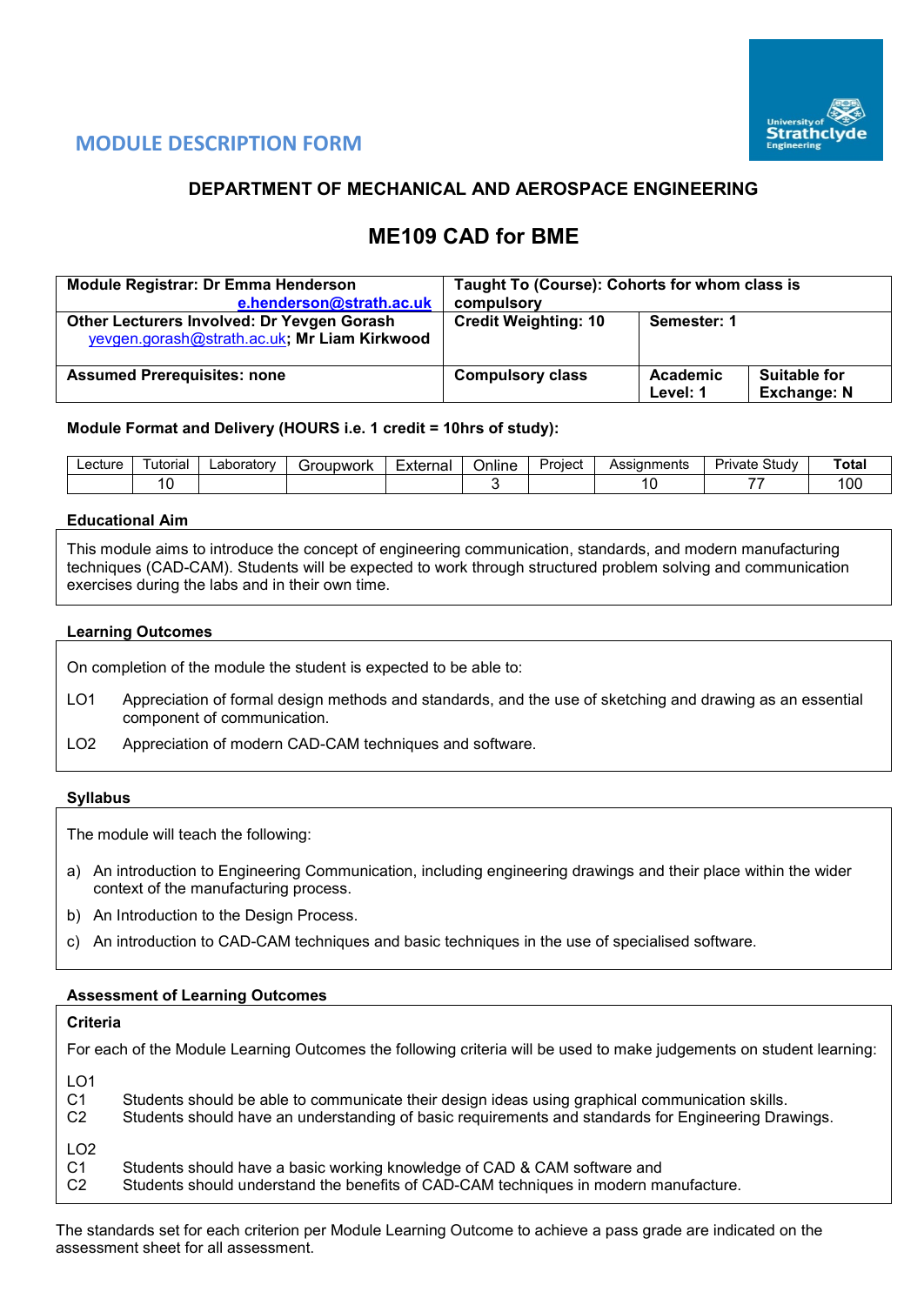### **Principles of Assessment and Feedback**

*(within Assessment and Feedback Policy at:<https://www.strath.ac.uk/professionalservices/staff/policies/academic/> )*

### **Deliver high quality feedback information that helps learners self-correct:**

High quality feedback will be provided by staff to students at all stages of their work. This will involve group discussions in tutorial slots, and feedback on project work.

#### **Ensure that summative assessment has a positive impact on learning.**

Summative assessments will be responded to by detailed feedback on an individual basis.

### **Assessment Method(s) Including Percentage Breakdown and Duration of Exams** *(individual weightings)*

|        |          | <b>Examination</b> |                              |        | <b>Coursework</b> |        | <b>Practical</b> | <b>Project</b>      |  |
|--------|----------|--------------------|------------------------------|--------|-------------------|--------|------------------|---------------------|--|
| Number | Month(s) | Duration           | Weiahtina                    | Number | Weiahtina         | Number | Weiahtina        | Weiahtina<br>Number |  |
|        |          |                    |                              |        | 100%              |        |                  |                     |  |
|        |          |                    | $\cap$<br>$\bigcap$ 1<br>◡◡▵ |        |                   |        |                  |                     |  |

*\* L/Os: Indicate which Learning Outcomes (L01, L02, etc) are to be assessed by exam/coursework/project/practical as required.*

### **Coursework / Submissions deadlines (***academic weeks***):**

End of semester 2.

# **Resit Assessment Procedures:**

Submission of alternate project prior to commencement of the August exam diet (resit students must contact the Module Registrar).

### **PLEASE NOTE:**

**Students must gain a summative mark of 40% to pass the module. Students who fail the module at the first attempt will be re-assessed before the August diet. This re- assessment will consist entirely of coursework. No marks from any previous attempts will be transferred to a new resit attempt.**

### **Recommended Reading**

|        | <b>***Purchase recommended</b><br>**Highly recommended reading<br>*For reference                                                                                                                            |
|--------|-------------------------------------------------------------------------------------------------------------------------------------------------------------------------------------------------------------|
| $***$  | BS 8888:2017 "Technical product documentation and specification.", British Standards.<br>Can be downloaded free on DS using the following link.<br>(https://bsol-bsigroup-com.proxy.lib.strath.ac.uk/Home). |
| $\ast$ | "Materials Science and Engineering: an Introduction"<br>by Wm D Callister, John Wiley & Sons, Copies in the Main Library.                                                                                   |
| $\ast$ | "Mastering Manufacturing" by Gordon Mair, Macmillan, 1993, ISBN 0333542304.<br>Copies available in Main Library.                                                                                            |
| $\ast$ | "Manufacturing Engineering and Technology" by S. Kalpakjian, Addison-Wesley, 1995, ISBN<br>0201538466. Copies in Main Library.                                                                              |
| $\ast$ | "Materials and Processes in Manufacturing" by E.P. DeGarmo, Macmillan, 1984, ISBN 0029-401405.<br>Copies in Main Library.                                                                                   |

### **Additional Student Feedback**

*(Please specify details of when additional feedback will be provided)*

| ⊃ate                                                                             | $\sim$<br>ıme | ററന<br><b>NC</b>                                                                 |
|----------------------------------------------------------------------------------|---------------|----------------------------------------------------------------------------------|
| .<br>Jenenr<br>aroun<br>`activities.<br>.<br>nedule<br>ה הי<br>Ωì<br>nr<br>,,,,, |               | <br>details<br>timetable<br>tor<br>:heck<br>ndes.<br>wenna <i>r</i><br>$\cdot$ . |

### Session: 2021/22

Students receive regular feedback through discussion with staff during activities throughout the year. Detailed, written feedback for the submitted project element of assessment. All aspects of the course involve verbal feedback, in the context of group discussions with supervising staff.

### **Approved:**

**Course Director Signature: Dr E Henderson (SG)**

**Date of Last Modifications: September 3, 2021**